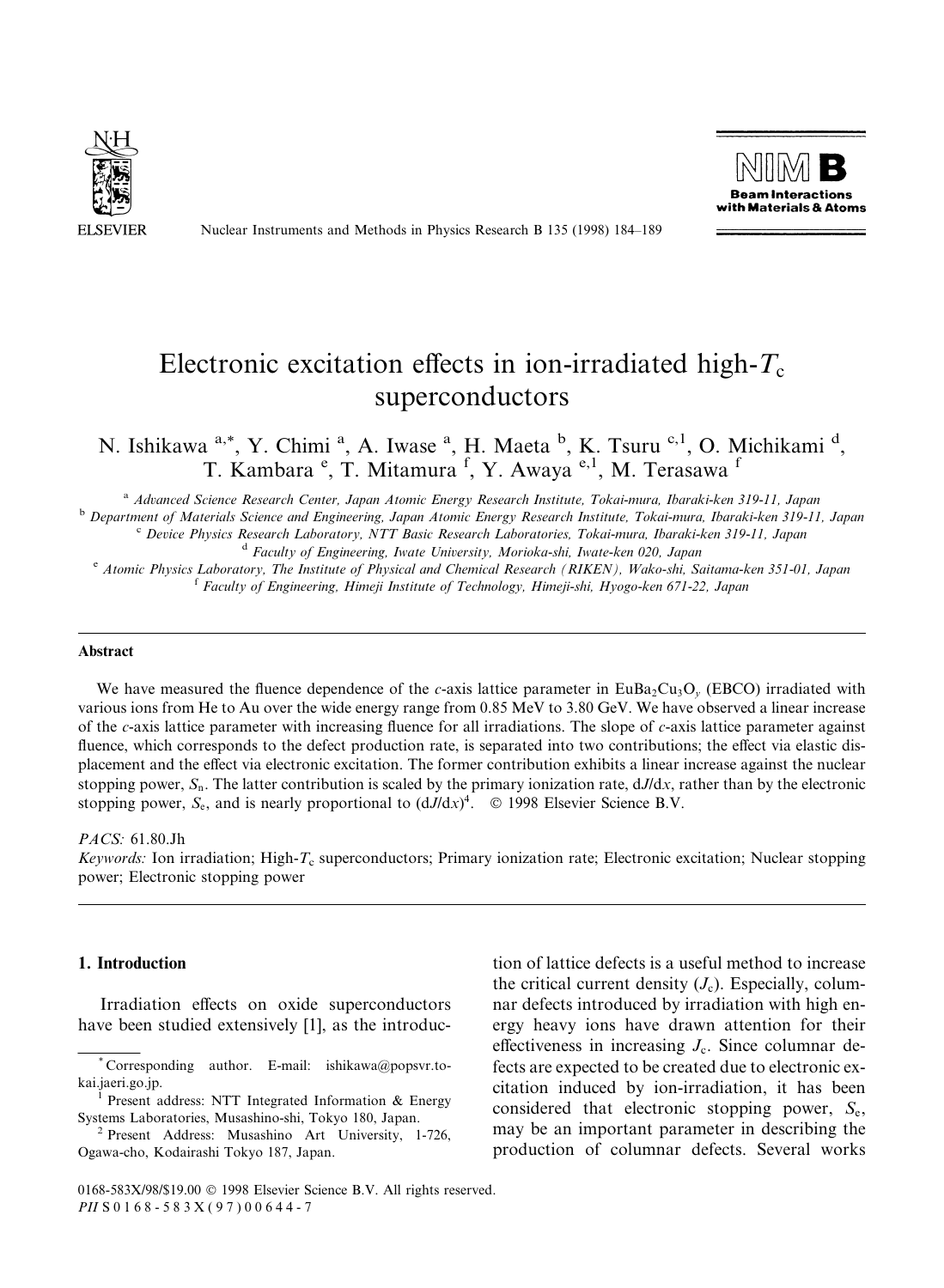$[2-6]$  have shown the relation between the diameter of columnar defects and  $S_e$ , but its physical meaning has not been clarified yet for high- $T_c$  superconductors. For other oxide materials such as  $Y_3Fe_5O_{12}$ , when the value of  $S_e$  is fixed, the lower ion-velocity results in a larger diameter columnar tracks [6]. The velocity dependence of irradiation effect is often called the "velocity effect" [7]. For high- $T_c$  superconductors, however, the velocity effect has not been clearly observed [6]. It is necessary to clarify whether the velocity effect can be observed and to study which defect production mechanism most consistently explains the irradiation effects in ion-irradiated high- $T_c$  superconductors.

In our previous work [8], we suggested that  $(\Delta c)$  $c_0$ / $\Phi$  is a good quantity to investigate the defect production rate, where  $\Delta c$  is the increment of c-axis lattice parameter,  $c_0$  the c-axis lattice parameter for the sample before irradiation and  $\Phi$  the fluence. We showed that the defect production rate consists of two contributions; one is the effect due to elastic displacement and the other is the effect due to electronic excitation. When  $S_e$  is high enough, the former effect can be neglected. However, if the both effects are comparable, separation of the two becomes necessary for the accurate estimation of both effects. In this study, we have performed irradiation of the  $EuBa<sub>2</sub>Cu<sub>3</sub>O<sub>v</sub>$  (EBCO) superconductor with various ions from He to Au changing the energy from 0.85 MeV to 3.80 GeV and measured the value of  $(\Delta c/c_0)/\Phi$ . For low energy (  $\leq 2$  MeV) ion irradiation,  $(\Delta c/c_0)/\Phi$ , which corresponds to the defect production rate, is proportional to the nuclear stopping power,  $S_n$ . On the other hand, for high energy  $(80 \text{ MeV}-3.80 \text{ GeV})$  ion irradiation, the contribution of electronic excitation to  $(\Delta c/c_0)/\Phi$  value is precisely estimated by assuming that the observed  $(\Delta c/c_0)/\Phi$  value is the sum of the contribution of elastic displacement and that of electronic excitation. The latter contribution depends not only on the electronic stopping power,  $S_{\rm e}$ , but also on the ion velocity, exhibiting the velocity effect. In order to explain this velocity effect, we propose the adoption of the primary ionization rate,  $dJ/dx$ , as a parameter replacing  $S<sub>e</sub>$  to consistently describe all the data. The contribution of electronic excitation of the  $(\Delta c/c_0)/\Phi$  value is found to be proportional to  $(dJ/dx)^n$ , where *n* is nearly 4.

## 2. Experimental procedure

The films of EBCO oxide superconductor were prepared by RF magnetron sputtering [9,10]. The thickness of the films was about 300 nm. The superconducting transition temperature,  $T_c$ , ranged from 80 to 89 K. We performed the irradiation with low energy ( $\leq 2$  MeV) ions and with high energy (80 MeV $-3.80$  GeV) ions. The irradiating ions and energies for low energy ion irradiation were as follows; 0.85 MeV  $^{4}$ He, 1.0 MeV  $^{12}$ C, 0.95 MeV  $20$ Ne, and 2 MeV  $40$ Ar from 2 MV van de Graaff accelerator at JAERI-Tokai. The irradiating ions and energies for high energy ion irradiations were as follows; 120 MeV 35Cl, 90 MeV and 200 MeV 58Ni, 125 MeV 79Br, 80 MeV and 200 MeV 127I, 120 MeV 197Au from the tandem accelerator at JAERI-Tokai, and 3.54 GeV <sup>136</sup>Xe and 3.80 GeV <sup>181</sup>Ta from the ring cyclotron at RIKEN. Samples were irradiated parallel to the c-axis at room temperature and under vacuum. We measured the Xray (Cu  $K\alpha$ ) diffraction pattern both before and after the irradations. The peak positions of (0 0 1) to  $(0010)$  were used to estimate the *c*-axis lattice parameter. The c-axis lattice parameter for sample before irradiation,  $c_0$ , ranged from 11.73 to 11.76 A. When analyzing the data, we used the values of nuclear stopping power  $(S_n)$  and electronic stopping power  $(S_e)$  calculated using the TRIM-92 computer code [11]. The calculated results are listed in Table 1. In the table are also shown the ionvelocity and the projected range. By using the ions listed in the table we can investigate the effect of various combination of  $S<sub>e</sub>$  and ion-velocity on the defect production in EBCO. All of the values of the projected range are much larger than the film thickness (0.3  $\mu$ m). This means that defects are uniformly introduced along the sample thickness, and we can exclude the effect of ion implantation.

#### 3. Results and discussion

Fig. 1(a)–(c) shows  $\Delta c/c_0$  plotted as a function of ion fluence  $\Phi$  for high energy ion irradiations. The figures show that all irradiations exhibit a linear  $\Phi$ -dependence of  $\Delta c/c_0$ . Assuming that  $\Delta c/c_0$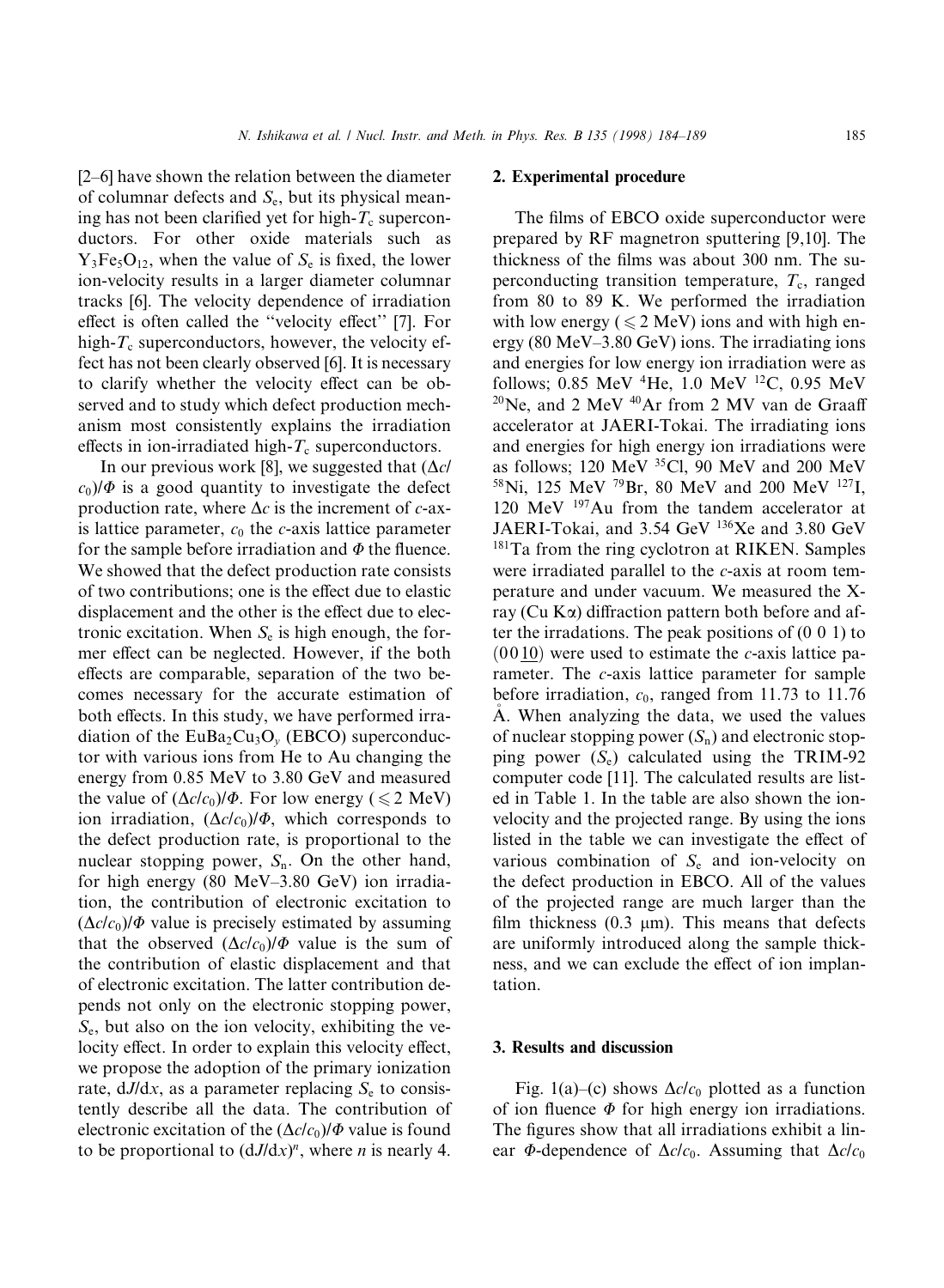| Energy (MeV) | Ion           | amu | Velocity $(10^9 \text{ cm/s})$ | $S_n$ (MeV/(mg/cm <sup>2</sup> )) | $S_e$ (MeV/(mg/cm <sup>2</sup> )) | Range $(\mu m)$ |
|--------------|---------------|-----|--------------------------------|-----------------------------------|-----------------------------------|-----------------|
| 0.85         | He            | 4   | 0.41                           | $1.4 \times 10^{-3}$              | 0.81                              | 1.8             |
| 1.0          | $\mathcal{C}$ | 12  | 0.16                           | $2.4 \times 10^{-2}$              | 2.3                               | 0.9             |
| 0.95         | Ne            | 20  | 0.09                           | $9.3 \times 10^{-2}$              | 2.3                               | 0.7             |
| 2.0          | Ar            | 40  | 0.10                           | $2.7 \times 10^{-1}$              | 3.9                               | 0.9             |
| 120          | Cl            | 35  | 2.57                           | $8.9 \times 10^{-3}$              | 10                                | 17              |
| 90           | Ni            | 58  | 1.73                           | $4.6 \times 10^{-2}$              | 22                                | 9               |
| 200          | Ni            | 58  | 2.58                           | $2.3 \times 10^{-2}$              | 20                                | 16              |
| 125          | Br            | 79  | 1.75                           | $6.9 \times 10^{-2}$              | 27                                | 10              |
| 80           | I             | 127 | 1.10                           | $3.2 \times 10^{-1}$              | 27                                | $\overline{7}$  |
| 200          |               | 127 | 1.74                           | $1.5 \times 10^{-1}$              | 39                                | 13              |
| 3540         | Xe            | 136 | 7.09                           | $1.4 \times 10^{-2}$              | 27                                | 148             |
| 3800         | Ta            | 181 | 6.37                           | $3.1 \times 10^{-2}$              | 48                                | 106             |
| 120          | Au            | 197 | 1.08                           | $6.8 \times 10^{-1}$              | 37                                | 8               |

Table 1 Irradiation parameters. An ideal value of sample density for EBCO, 6.9  $g/cm<sup>3</sup>$ , is adopted to calculate the ion range

value is proportional to the concentration of irradiation induced defects, we can regard that  $(\Delta c/c_0)$ /  $\Phi$  is proportional to the defect production rate. It should be noted that a linear  $\Phi$ -dependence of  $\Delta c/$  $c_0$  is also observed for EBCO irradiated with low energy ( $\leq 2$  MeV) ion. As can be seen in Fig. 2,  $(\Delta c/c_0)/\Phi$  for low energy ion irradiation is a linear function of  $S_n$  [8], i.e.,

$$
(\Delta c/c_0)\Phi = aS_n,\tag{1}
$$

where  $a = 3 \times 10^{16}$  mg/MeV. This means that the defect production rate is proportional to the energy transferred from the ion to the sample through elastic collisions. Therefore, we can conclude that elastic displacement is the dominant process of defect production for low energy ( $\leq 2$  MeV) ion irradiation. This is consistent with other experiments showing a linear S<sub>n</sub>-dependence of  $dT_c/d\Phi$  [12] and change rate of normal-state resistance [13]. As the  $S_e$  value become higher, the effect of electronic excitation becomes prominent. Fig. 3 shows  $(\Delta c/c_0)/\Phi$  for high energy ion irradiation as a function of  $S_n$ . The results for low energy ion irradiations are also shown as a dotted line. All of the  $(\Delta c/c_0)/\Phi$  values for high energy ion irradiation are higher than those for low energy ion irradiation, implying the existence of the contribution of electronic excitation to  $(\Delta c/c_0)/\Phi$  value. As elastic collision and electronic excitation occur independently in the sample, the observed  $(\Delta c/c_0)/\Phi$ value can be expressed by

$$
(\Delta c/c_0)/\Phi = ((\Delta c/c_0)\Phi)_{\text{elastic}} + ((\Delta c/c_0)/\Phi)_{\text{electronic}}.
$$
\n(2)

Since the former effect is expressed by Eq.  $(1)$ , we can readily estimate  $((\Delta c/c_0)/\Phi)_{\text{electronic}}$  by subtracting  $aS_n$  from the observed  $(\Delta c/c_0)/\Phi$  value. In Fig. 3,  $((\Delta c/c_0)/\Phi)$ <sub>electronic</sub> is indicated by arrows. As a first step in the analysis, we focused on the  $S_e$ -dependence of  $((\Delta c/c_0)/\Phi)_{\text{electronic}}$  which is shown in Fig. 4. This figure shows that  $((\Delta c/c_0)/\Phi)_{\text{electronic}}$ depends not only on  $S_e$  but also on the ion-velocity. When  $S_e$  is fixed to, for example, 27 MeV/(mg/ cm<sup>2</sup>), we can find  $((\Delta c/c_0)/\Phi)$ <sub>electronic</sub> increases as ion-velocity decreases, indicating the presence of the velocity effect. Since  $S_e$  alone can not account for the observed value of  $((\Delta c/c_0)/\Phi)_{\text{electronic}}$ , it is necessary to introduce a quantity replacing  $S_e$  in order to account for the velocity effect. As one of the available parameters which can explain the present results, we propose the adoption of primary ionization rate,  $dJ/dx$ , where J is the number of ions induced along the projectile trajectory, and x the length of projectile path. The introduction of this quantity is based on the idea that the number of ionized atoms may be responsible for defect production through Coloumb explosion process. Fleischer et al. [14] have shown that the track-registration threshold in some insulators, above which track are observed, can be defined by using  $dJ/dx$ and not  $S_e$ . They have estimated the value of  $dJ/dx$ based on the Bethe formula [15]: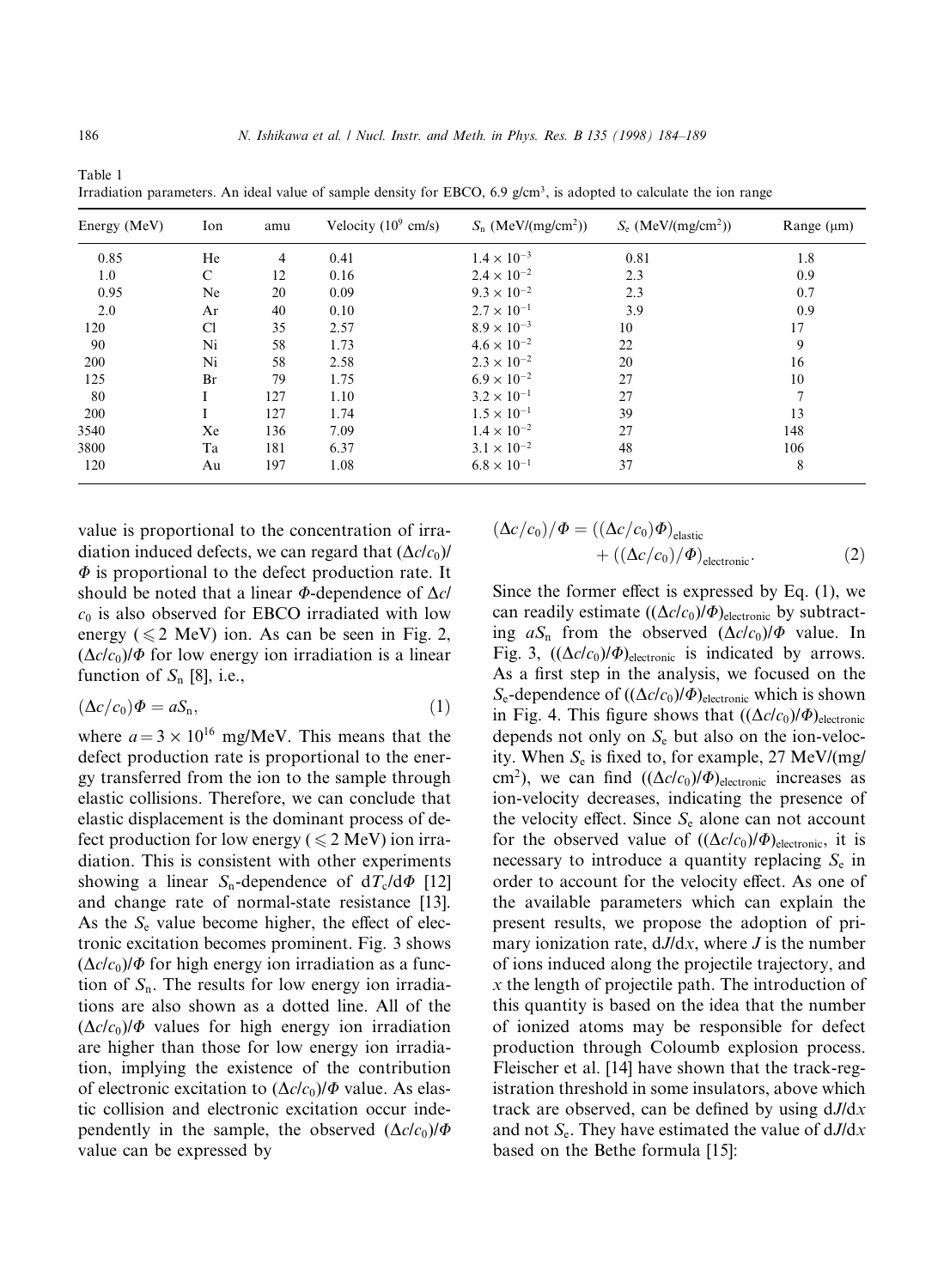

Fig. 1. The  $\Delta cl c_0$  values as a function of fluence for EBCO irradiated with high energy ions.

$$
dJ/dx = \sigma N
$$
  
=  $(\alpha Z^{*2}/I_0 \beta^2)[\ln\{2mc^2\beta^2/(1-\beta^2)I_0\} - \beta^2 + 3.04],$  (3)

where  $\sigma$  is the ionization cross section, N the number density of target atoms,  $Z^*$  the equilibrium charge of the irradiating ion in the target [16],  $\beta$ the ion-velocity divided by the velocity of the light,  $c, I_0$  the ionization energy of most loosely bound electron of a target material, and  $m$  the electron mass. Eq. (3) was originally constructed to account for the ionization cross section of hydrogen atoms irradiated with electrons, where  $Z^* = 1$ . As the possibility of the excitation of the most loosely bound electrons is much higher than that for all other electrons, the target atoms can be treated as hydrogen-like, and Eq. (3) can be used approximately for the heavy ion irradiations of EBCO. In Eq. (3), the parameters that depend on target materials are  $\alpha$  and  $I_0$ . We adopt the value  $I_0 = 10$  eV, which is the average value of the first ionization energy for atoms composing EBCO. Since there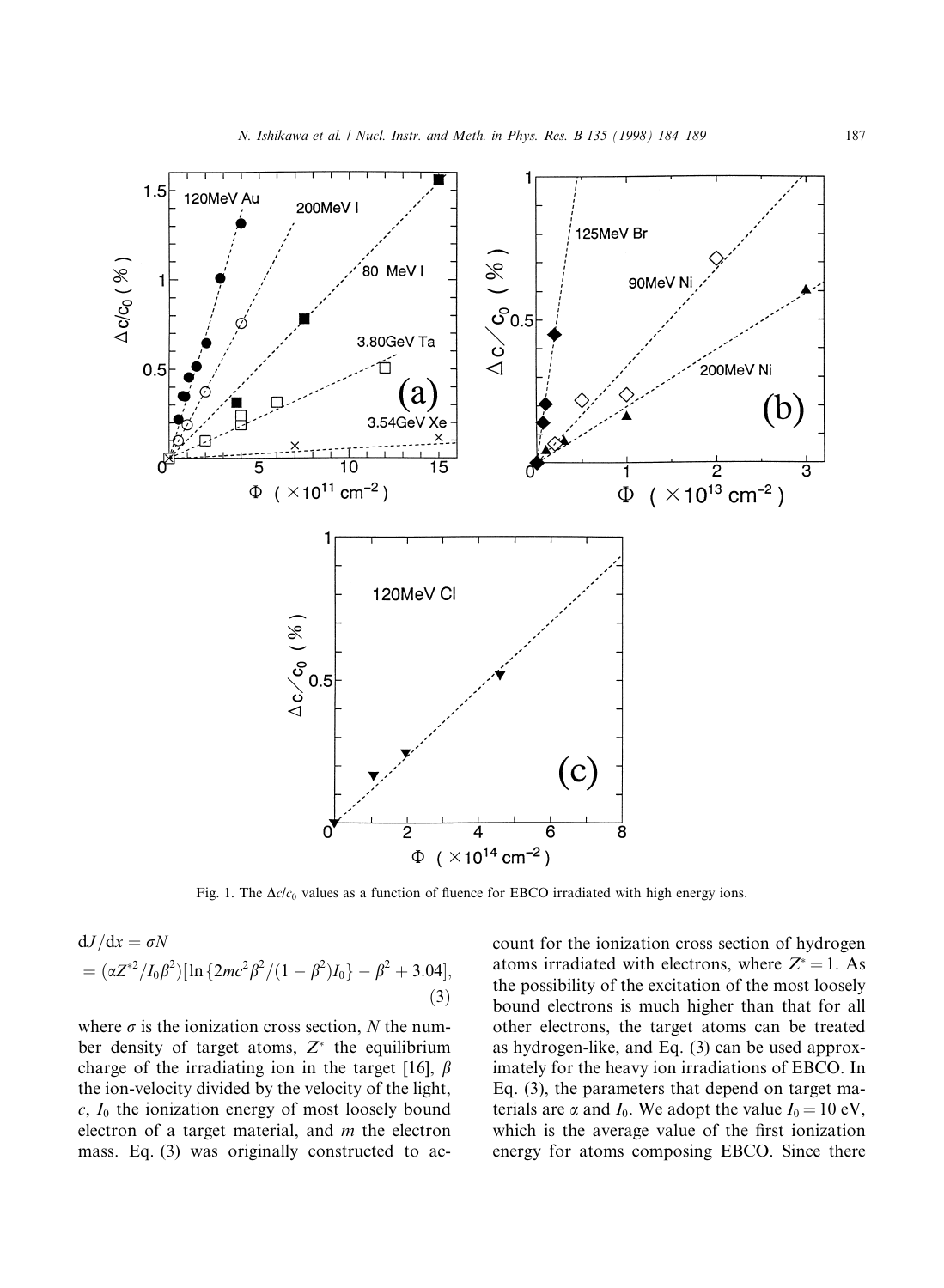

Fig. 2. The values of  $(\Delta c/c_0)/\Phi$  as a function of  $S_n$  for EBCO irradiated with low energy ions. The straight dotted line is a linear function of  $S_n$ . (see Ref. [8]).



Fig. 3. The  $(\Delta c/c_0)/\Phi$  value as a function of  $S_n$  for the high energy ion irradiation (solid circles). Data for the low energy ion irradiations are also shown as a dotted line.

is no means to determine the parameter  $\alpha$ , the units of  $dJ/dx$  remain arbitrary. We can show, by using Eq. (3), that our data can be scaled by the single parameter dJ/dx. As can be seen in Fig. 5,  $((\Delta c)^2)$  $c_0$ )/ $\Phi$ )<sub>electronic</sub> varies as  $(dJ/dx)^n$ , where *n* is nearly 4. It should be noted that the velocity effect is inherently involved in the  $(dJ/dx)^4$ -dependence.



Fig. 4.  $(\Delta c/c_0)/\Phi_{\text{electronic}}$  as a function of  $S_e$ . The velocities of the incident ions are shown for reference.



Fig. 5.  $((\Delta c/c_0)/\Phi)_{\text{electronic}}$  as a function of dJ/dx. The dotted line shows the line proportional to  $(dJ/dx)^4$ . The velocities of the incident ions are shown for reference.

When the deposited energy  $S_e$  is fixed, a higher ion-velocity results in lower value of dJ/dx, because a higher ion-velocity leads to  $\delta$ -ray with higher energy. Since  $dJ/dx$  is the number of atoms ionized per projectile path length and is not the energy deposited to the target, the above figure suggests that the line density of induced space charge is responsible for the defect production in EBCO.